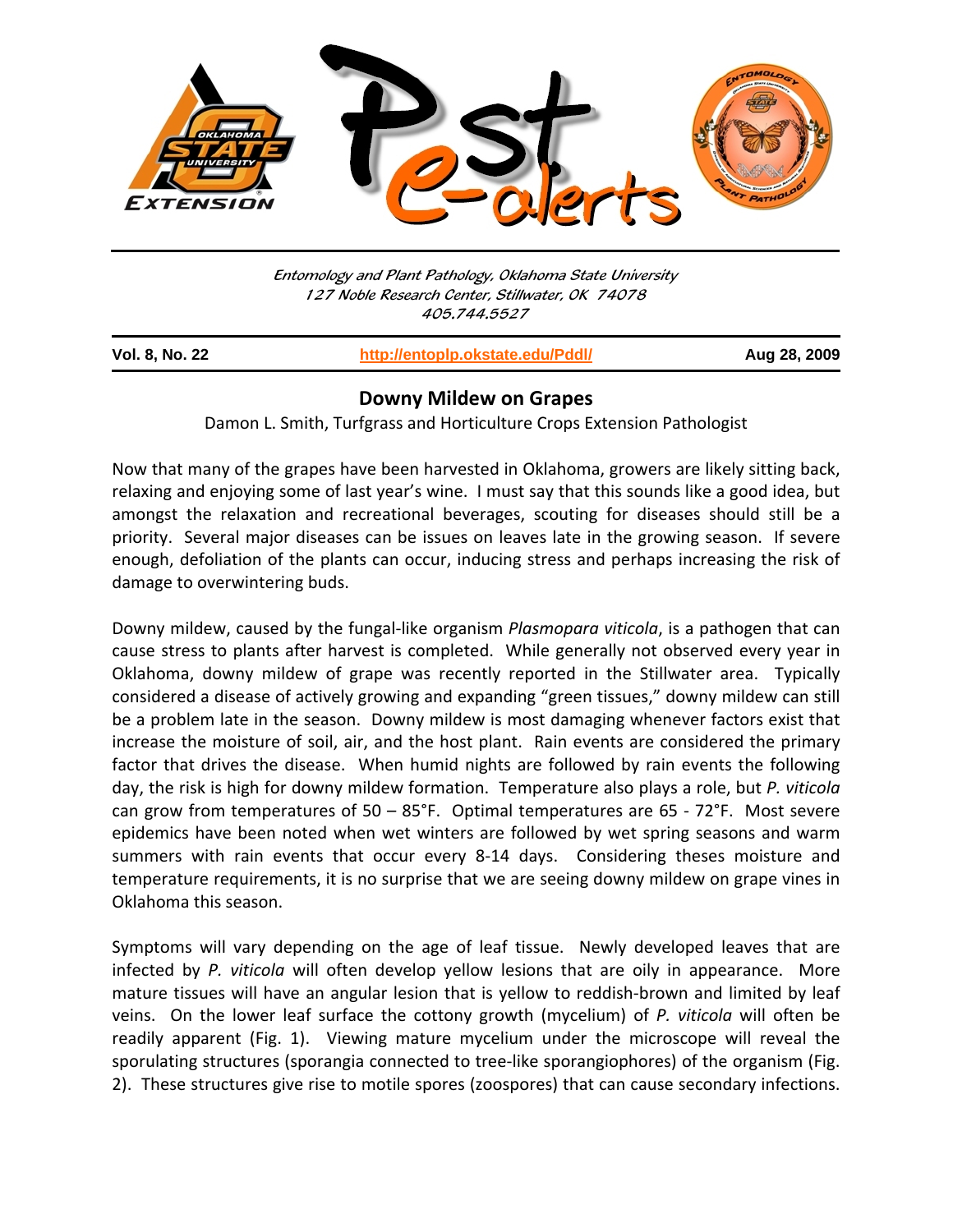*P. viticola* will over‐winter primarily as thick‐walled survival spores (oospores) in fallen leaves, but can also survive as mycelium in buds.



**Fig. 1.** Symptoms of downy mildew on the upper surface of mature grape leaves (top) and mycelial (fungal body) growth of *P. viticola* on the underside of mature grape leaves (bottom).